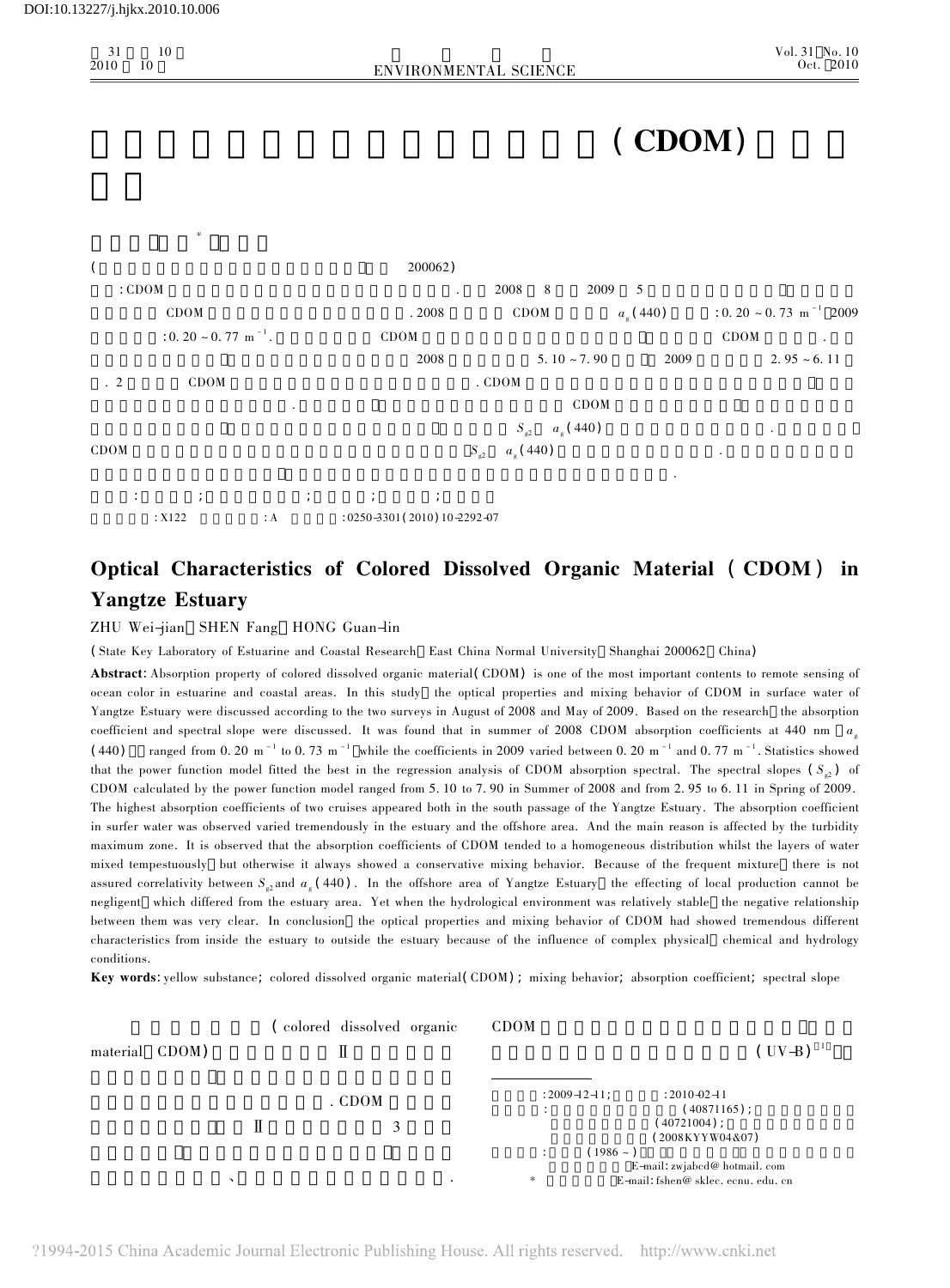

?1994-2015 China Academic Journal Electronic Publishing House. All rights reserved. http://www.cnki.net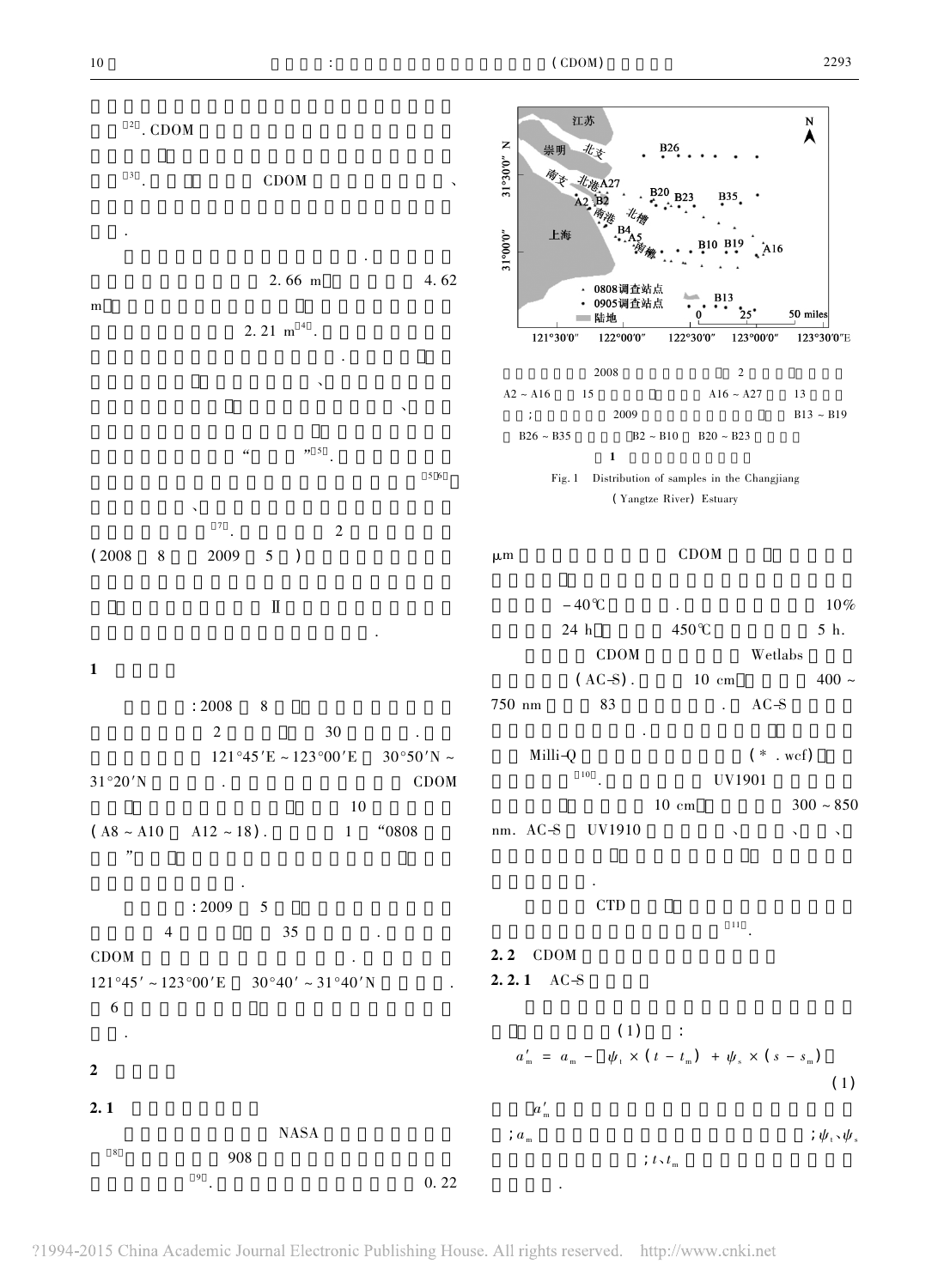

?1994-2015 China Academic Journal Electronic Publishing House. All rights reserved. http://www.cnki.net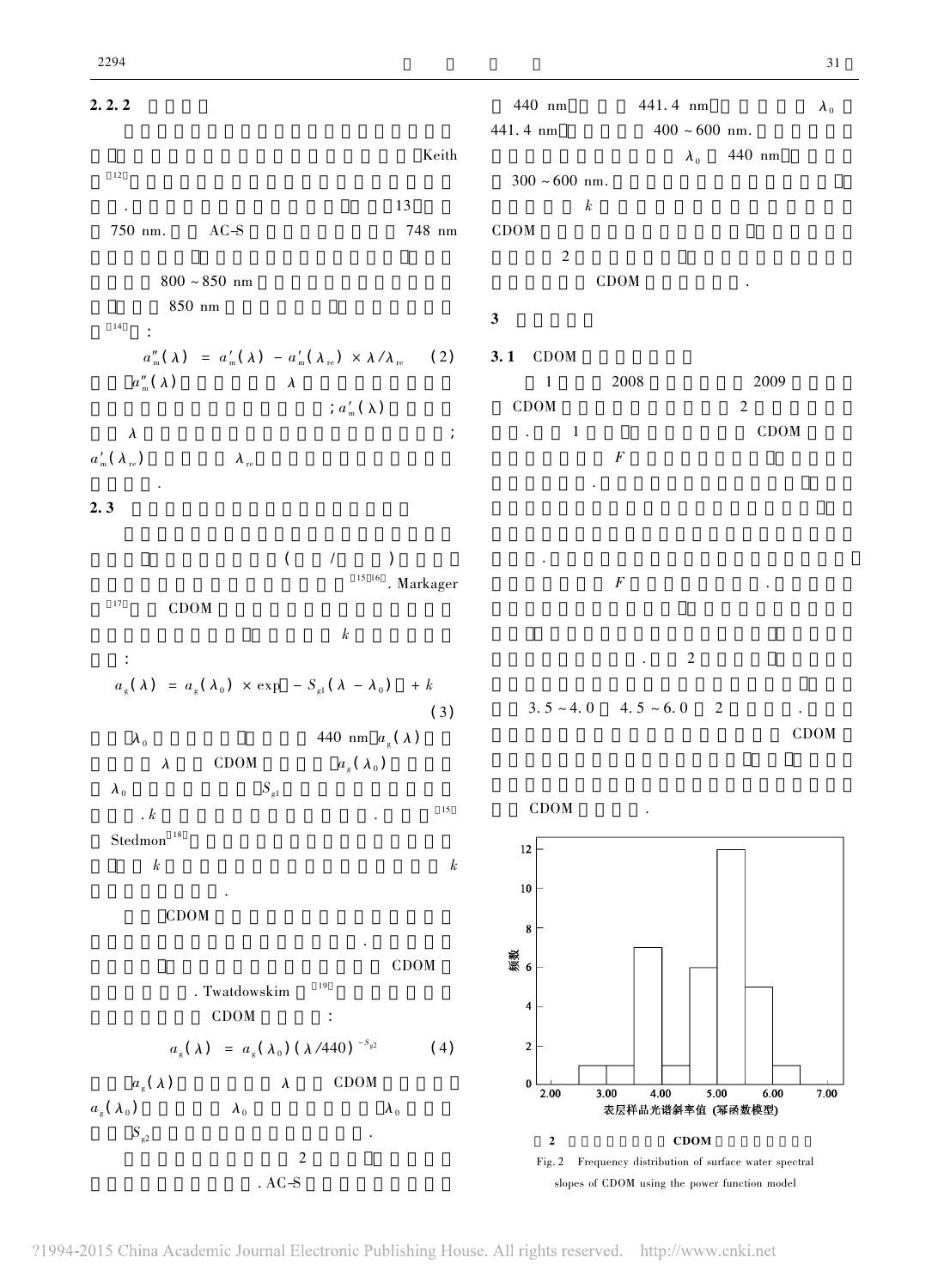$1 \quad 2 \quad \text{CDOM}$ 

Table 1 Comparison between the two models in statistical parameters and CDOM spectral slope values

| $/ \text{nm}$ <sup>-1</sup><br>$S_{\rm gl}$ | $\boldsymbol{F}$         |                     |                      |
|---------------------------------------------|--------------------------|---------------------|----------------------|
| $0.0129 \pm 0.0002$                         | $31415.94 \pm 17864.526$ | $0.9825 \pm 0.0012$ | $0.06123 \pm 0.0024$ |
| 0.0183                                      | 325 662, 079 2           | 0.9998              | 0.1964               |
| 0.0077                                      | 2 3 5 8 . 7 8            | 0.9363              | 0.0038               |
| 0.0025                                      | 48 145, 228              | 0.015 974 3         | 0.031 496 7          |
| $S_{\rm g2}$                                | $\boldsymbol{F}$         |                     |                      |
| 4.888 $\pm$ 0.0813                          | $131591 \pm 17864.526$   | $0.9904 \pm 0.0009$ | $0.0575 + 0.0023$    |
| 7.898                                       | 1 676 200                | 0.9999              | 0.1843               |
| 2.2886                                      | 2 468, 482               | 0.9328              | 0.002                |
| 1.0879                                      | 239 011, 06              | 0.011648            | 0.031 176            |





布区. 由盐度和吸收系数的相关性检验结果看出

CDOM  $\mathcal{L}$ CDOM $M \qquad \qquad . \qquad (A11$  $(a_{\alpha}(440))$  $(0.69 \sim 0.73 \text{ m}^{-1})$  $2.7\%o \sim 17\%o$  $a_{\scriptscriptstyle s}$  $(440)$ CDOM 多种因素的影响:首先是黄浦江的汇入. 在南槽采样

 $\rm V$ 





## 3 CDOM  $a_g(440)$



## $2$  CDOM 440 nm

Table 2 Comparison between the two surveys in CDOM absorption coefficient at 440 nm

|                                    | $2008\,$         | 2009            |
|------------------------------------|------------------|-----------------|
| /m $^{\rm -1}$<br>$a_{\rm g}(440)$ | $0.20 \sim 0.73$ | $0.20 - 0.77$   |
| /m $^{\rm -1}$                     | 0.49             | 0.37            |
|                                    | A5               | <b>B4</b>       |
|                                    | A19              | <b>B26</b>      |
| $\%o$                              | $0.2 \sim 25.3$  | $0.3 \sim 29.5$ |
|                                    |                  |                 |
|                                    |                  | ╮               |
|                                    | 20               |                 |
|                                    |                  |                 |
|                                    |                  |                 |
|                                    |                  |                 |
|                                    | $\frac{1}{l}$    |                 |
|                                    | $\bullet$        |                 |
|                                    |                  |                 |
|                                    |                  | 6               |
|                                    |                  |                 |
|                                    |                  | CDOM            |

 $a_{\rm g}$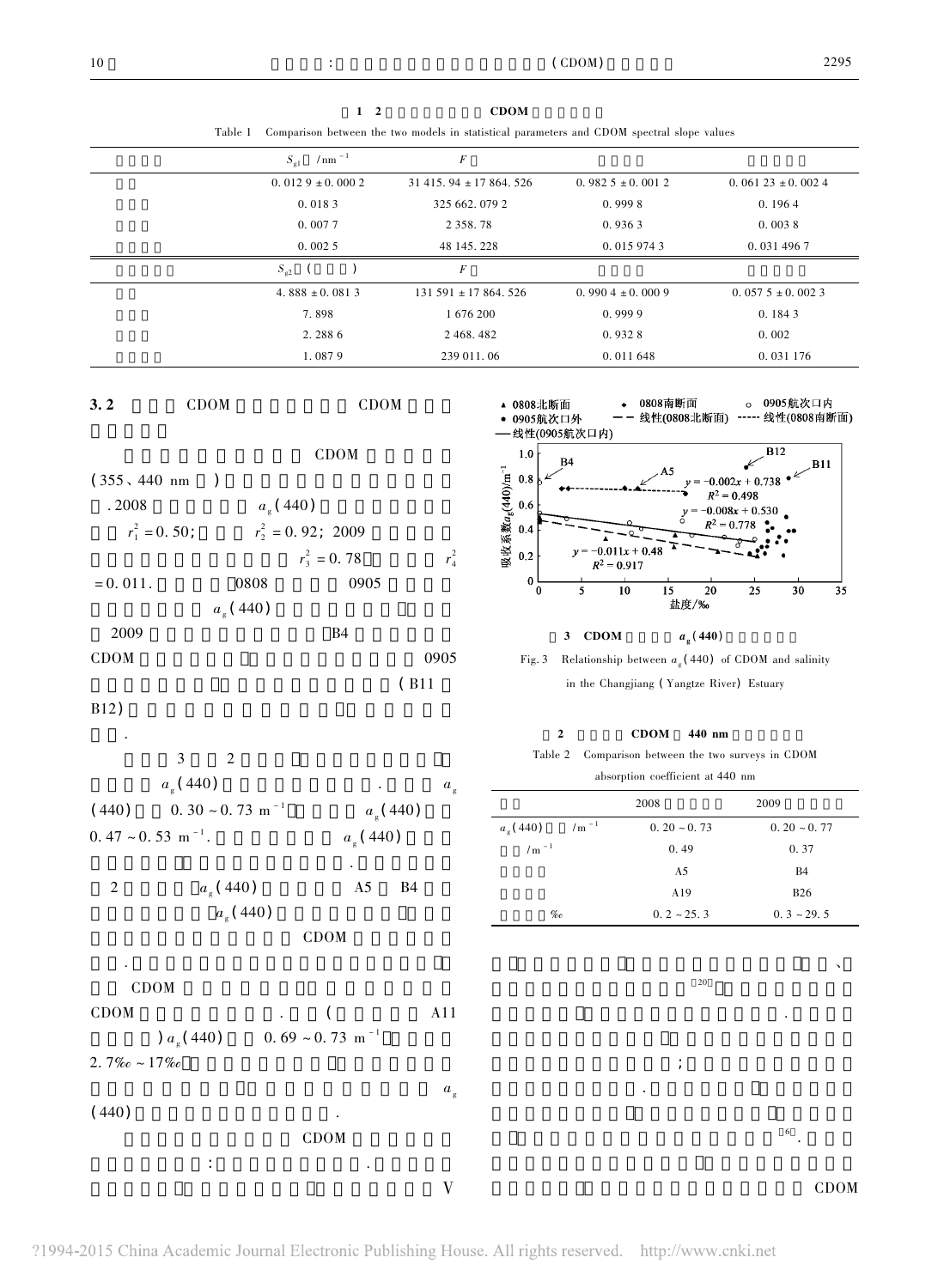$a<sub>e</sub>$  and  $a<sub>g</sub>$  $a_{\rm g}$  $(440)$ **CDOM** 的水体交换中底部沉积物间隙水中含有的 CDOM  $CDOM$  $\overline{D}$ OC 浓度较高 <sup>21</sup> 表层沉积物的再悬浮是近岸水体中 CDOM $\mathbf{M}$  22 . DOC Bodineau <sup>23</sup> Seine $\mathbf e$  $\overline{D}$  DOC  $\overline{D}$  $24$ DOC

.Humber、Tamar  $\mathcal{R}$  $($  )  $CDOM$  $Chen$   $25$ CDOM  $a_{\rm g}$  (440) 0. 51 ~ 1. 42 m<sup>-1</sup>  $S_{\text{gl}}$  $0.013 \sim 0.018 \text{ nm}^{-1}$  $25$  $\rm{CDOM}$ <sub>26</sub>  $CDOM$  $. 2008 \t 8$  $\rm{CDOM}$  ;  $\rm{CDOM}$  $:0905$  CDOM 3  $"0905"$  "  $CDOM$  3

> CDOM CDOM  $0.027 \text{ g/L}$  2. 305 g/L  $0. 1 \sim 0.5 \text{ g/L}$

 $0.205 \text{ g/L}$   $0.015$  $g/L$  $0.01 \sim 0.05 \text{ g/L}$ .

CDOM CDOM CDOM 示了 口 外 的 CDOM 有 增 加 的 过 程. 在 开 阔 海 域 CDOM $M$ 

 $S_{\rm g2}$ 

 $\frac{27}{10}$  .  $\frac{28}{10}$  $122.5 \sim 123$ °E 表层叶绿素浓度明显高于附近海域. 在该海域现 CDOM CDOM 显升高. CDOM $C$ DOM CDOM $M$   $\blacksquare$ CDOM  $CDOM$ CDOM

行为特征. 在 调 查 期 间 发 现 长 江 口 外 存 在 CDOM CDOM the contract of the contract of the contract of the contract of the contract of the contract of the contract of the contract of the contract of the contract of the contract of the contract of the contract of the contr 3. 3 CDOM 2008 $8<sub>8</sub>$  $.2009$  $S_{\rm g2}$  $S_{\rm g2}$  $\frac{1}{2}$ 

5. 28  $S_{g2}$  $S_{\scriptscriptstyle e2}$  5. 70 2. 95.  $S_{22}$  CDOM . $. 4$  2  $S_{s2}$ 随盐度变化没有明显变化趋势.



4 CDOM Fig. 4 Relationship between salinity and spectral slope values of CDOM

### $CDOM$

( humic acid) ( fulvic acid)  $S_{\varphi_2}$  $a_s(440)$  (5) (6)  $29$  :  $S_{\scriptscriptstyle g_2} = G \left[ \delta \right] 1 - \frac{\delta c_{\scriptscriptstyle f_m}}{2}$  $\left( \begin{array}{c} \mathbf{0} \end{array} \right] \left[ \begin{array}{c} \mathbf{I} \end{array} \right] = \frac{\mathbf{I} \cdot \mathbf{m}}{c_{\mathbf{h} +} + \delta c_{\mathbf{f} - \mathbf{m}}} \end{array}$ (5)  $a_{\scriptscriptstyle g}$  $_{\rm g}(\lambda_0) = F\left(c_{\rm h}$  $c_{\rm h}$ 

$$
a_{g}(\lambda_{0}) = F\left(c_{h+} \frac{c_{h+}}{\delta} \quad 0 \quad c_{f+m}\right) \tag{6}
$$

 $\delta = c_{\text{h-}t} / c_{\text{f-}t} \quad c_{\text{h-}t} \qquad c_{\text{f-}t}$ ;  $c_{\text{h-m}}$ m  $c_{f-m}$ CDOM

?1994-2015 China Academic Journal Electronic Publishing House. All rights reserved. http://www.cnki.net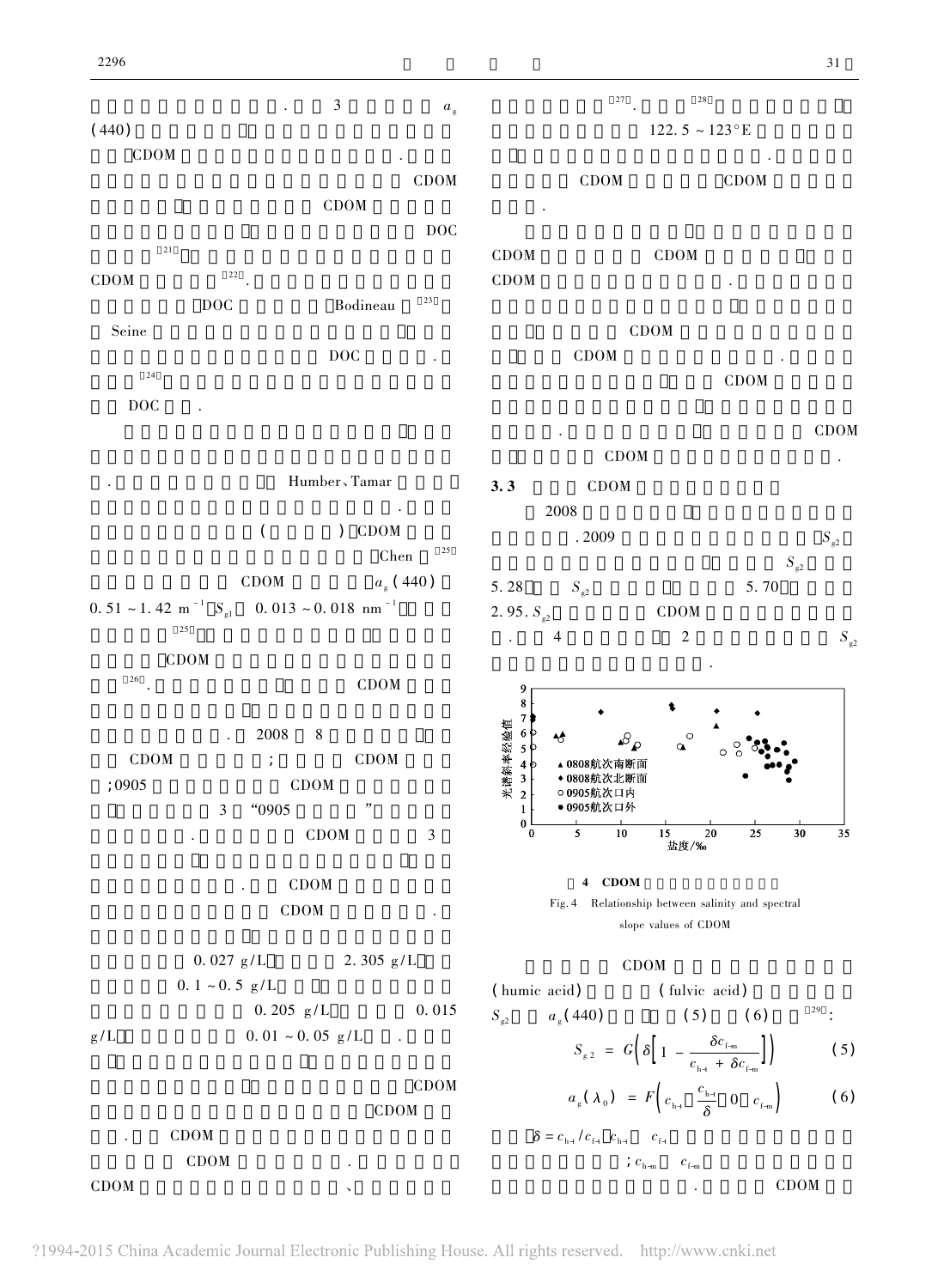

CDOM $S_{\rm g2}$ 

 $S_{\scriptscriptstyle s2}$  –  $a_{\scriptscriptstyle \rm g}$ 

变化特征.  $(1)$  CDOM  $K$  CDOM  $S_{\varphi_2}$ CDOM  $(2)$  CDOM CDOM

 $M$ CDOM $M$  $S_{\alpha 2}$  $\overline{a}$ CDOM 和浮游生物现场生产的作用.  $(3)$ 质的空间分布有重大影响. 河口最大浑浊带区域水  $S_{\rm g2}$  $a_{\rm g}$  (440)

$$
440\lambda
$$

 Moran M A Zepp R G. Role of photoreaction in the formation of biologically labile compounds from dissolved organic matter J . Limnology and Oceanography 1997  $42(6)$ : 1307-1316.

 Kieber D J Daniel J Mopper K. Photochemical source of biological substrates in seawater: Implication for carbon cycling J . Nature 1989 341: 637-639.

Lou T Xie H X Chen G H et al. Effects of photodegradation of Dissolved organic matter on the binding of benzo (a) pyrene J . Chemosphere 2006  $64(7)$ : 1204-1211.

 $4$  $\,$  M  $\,$  . . 上海: 上海科学技术出版社 1988.  $5$  M .  $\vdots$  $2001. 1 - 11.$  $\delta$  J .  $\Box$  $2001$  2(1): 123-129.

 Goni M A Cathey M W Kim Y H et al. Fluxes and sources of suspended organic matter in an estuarine turbidity maximum region during low discharge conditions J . Estuarine Coastal and Shelf Science 2005 63(4):683-700.

 $\frac{1}{2}$